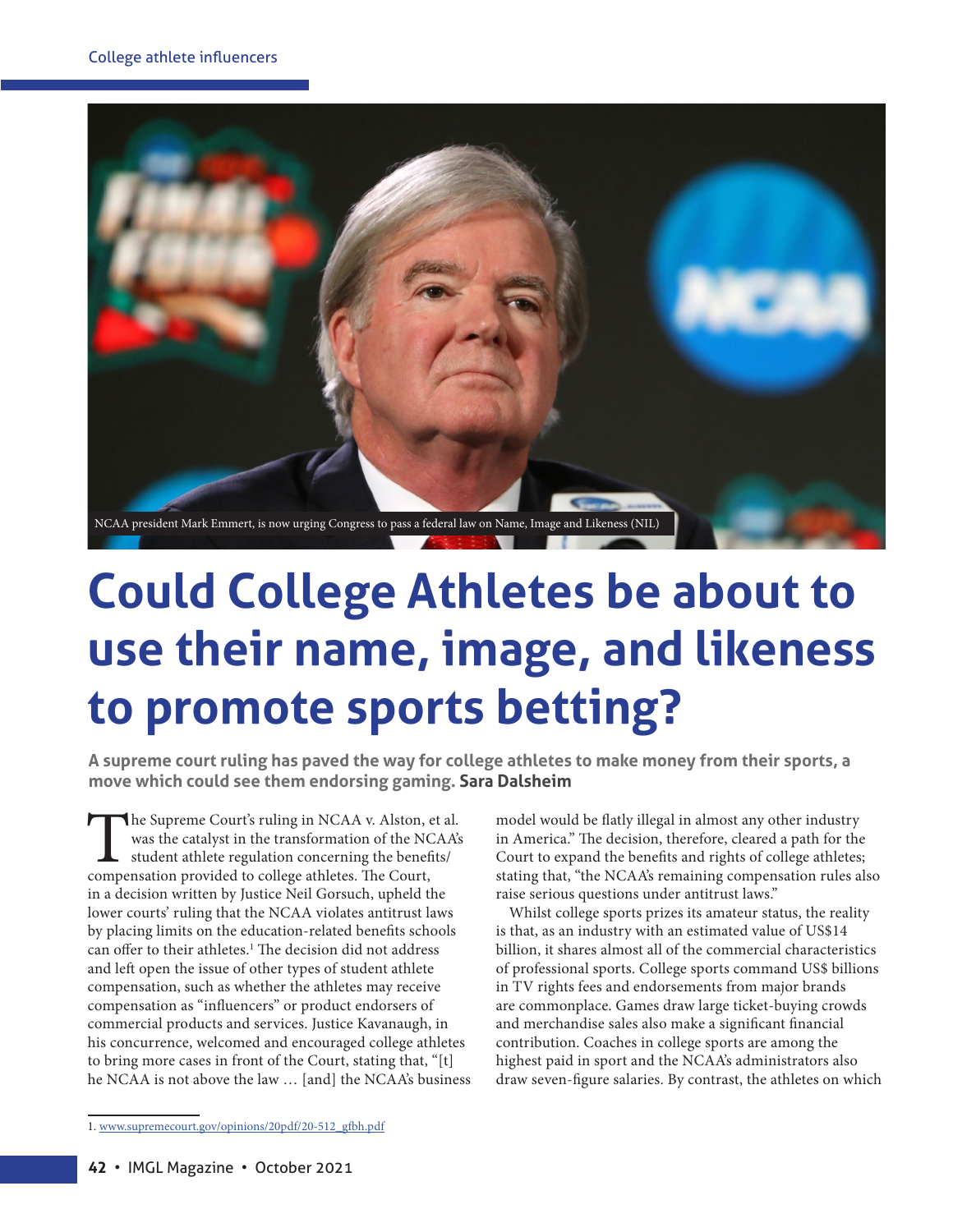

their 'product' relies, whilst they receive many benefits in kind, for example Scholarships and other material benefits connected with their education, are not allowed to be paid under NCAA rules. The widespread myth that college athletes go on to have lucrative professional careers is also just that, a myth. According to the NCAA's own findings, for 98 percent of college athletes, their student days are the high point of their careers.

Whilst they will still be playing for free, the new ruling allows college stars to appear in adverts, sign an agent or make money from public appearances, and claims in other areas are sure to follow. The most likely challenge would be over whether athletes may use their name, image, and likeness to act as influencers and/or promoters of products and services. Whilst their sports may not promise big future earnings, some already have enormous influence on social channels. Those with the largest followings on social media are female and in sports like volleyball and gymnastics. LSU

gymnast Olivia Dunne, for example, has 3.9 million followers on TikTok.

In the hope of avoiding subsequent litigation on this topic, the NCAA Division I set forth a policy, allowing schools in states that have passed laws related to name, image, and likeness to be responsible for determining whether athletes' name, image, and likeness (NIL) activities "are consistent with state law."2 The NCAA divisions voted to approve the policy on June 30, 2021. The new policy permits athletes to engage in NIL activities without violating the NCAA's amateurism rules.

Twenty-two states have passed laws or issued executive orders allowing athletes to make money off their name, image, and likeness; and a handful of other states are set to implement similar rules to take effect in 2022. The athletes within those states must adhere to the specific state rules. For states without NIL laws, athletes will also be able to engage in name, image, and likeness activities without violating NCAA

2. https://www.ncaa.org/about/resources/media-center/news/ncaa-adopts-interim-name-image-and-likeness-policy